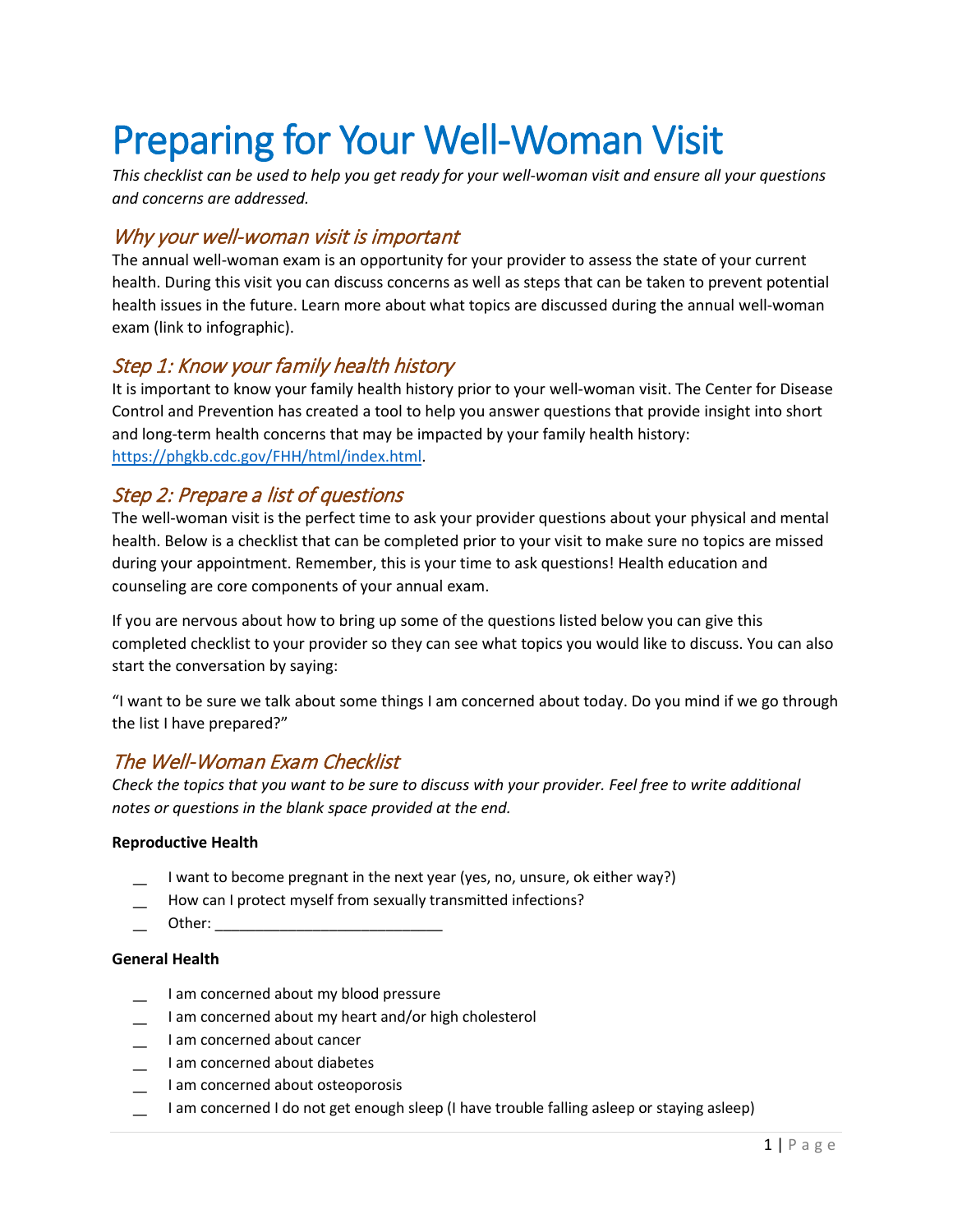͟ Other: \_\_\_\_\_\_\_\_\_\_\_\_\_\_\_\_\_\_\_\_\_\_\_\_\_\_\_\_\_\_

#### **Weight Management**

- I am concerned about my weight (I think I weigh too much or too little)
- ͟ I need guidance on how to eat healthy
- ͟ I have trouble getting fresh food to eat
- ͟ I need guidance on how to be more active
- ͟ Other: \_\_\_\_\_\_\_\_\_\_\_\_\_\_\_\_\_\_\_\_\_\_\_\_\_\_\_\_\_\_

#### **Menstrual Cycles**

- ͟ I have been having irregular cycles
- I have been having painful cycles
- I have excessive bleeding during my cycle
- ͟ Other: \_\_\_\_\_\_\_\_\_\_\_\_\_\_\_\_\_\_\_\_\_\_\_\_\_\_\_\_\_\_\_

#### **Mental Health**

- ͟ I have been feeling sad and/or hopeless
- ͟ I have been feeling anxious
- ͟ I easily become stressed or overwhelmed
- I become irritable or angry very quickly
- Other:  $\Box$

#### **Substance Use**

- ͟ I am worried that I drink too much
- ͟ I would like to quit smoking
- I want to quit using narcotics or prescription drugs
- ͟ Other: \_\_\_\_\_\_\_\_\_\_\_\_\_\_\_\_\_\_\_\_\_\_\_\_\_\_\_\_\_

#### **Healthy Relationships and Support Network**

- ͟ I feel unsafe in my relationship
- I feel like I don't have control over my reproductive choices
- I don't feel as though I have anyone who can help me when I am struggling
- ͟ Other: \_\_\_\_\_\_\_\_\_\_\_\_\_\_\_\_\_\_\_\_\_\_\_\_\_\_\_\_\_\_

#### **Screenings and Immunizations**

- Do I need a Pap test?
- Do I need a breast exam?
- Do I need a mammogram?
- Should I have any vaccinations?
- Should I be tested for sexually transmitted infections?